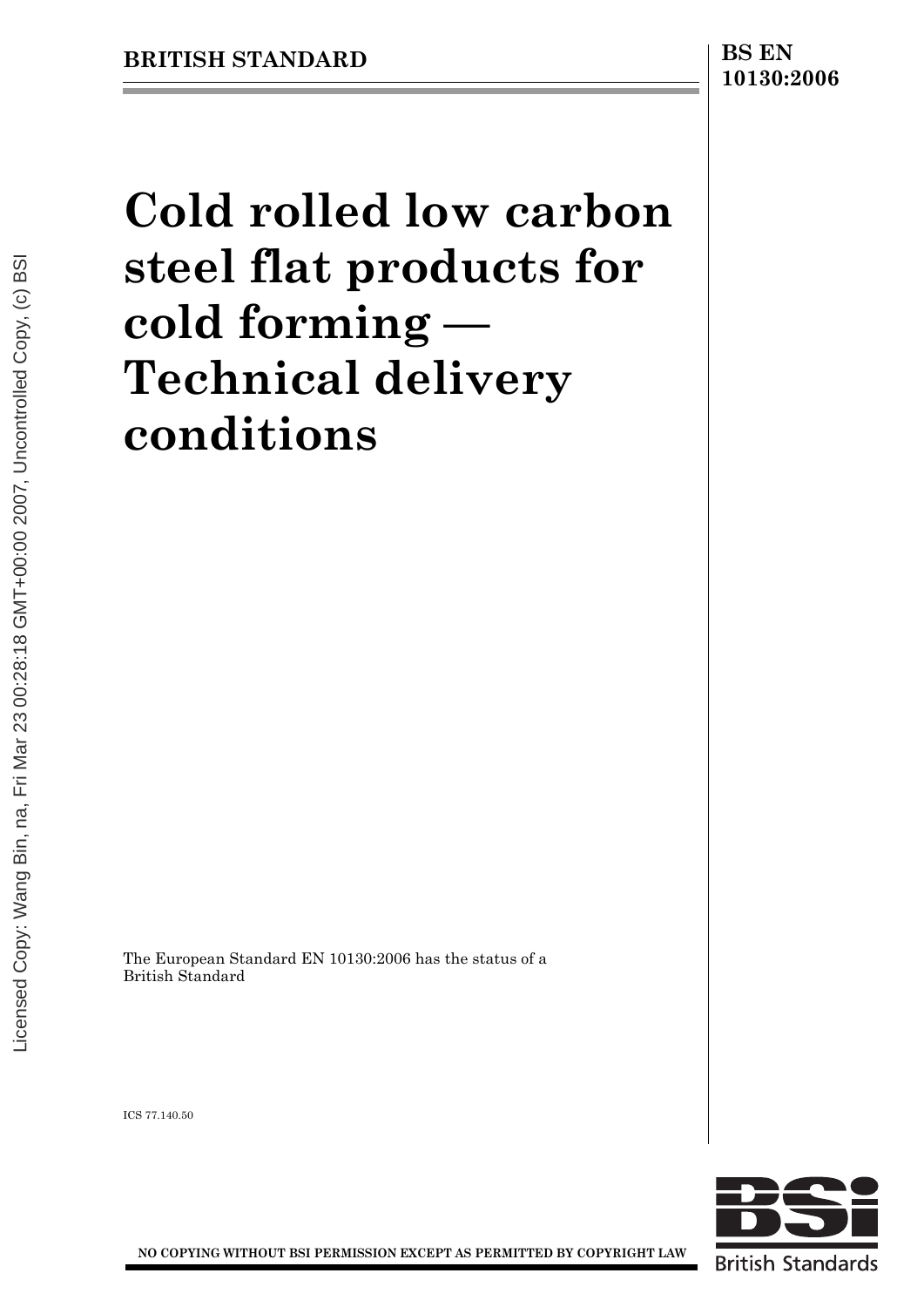# **National foreword**

This British Standard was published by BSI. It is the UK implementation of EN 10130:2006. It supersedes BS EN 10130:1999 which is withdrawn.

The UK participation in its preparation was entrusted to Technical Committee ISE/10, Flat rolled steels products.

A list of organizations represented on ISE/10 can be obtained on request to its secretary.

This publication does not purport to include all the necessary provisions of a contract. Users are responsible for its correct application.

**Compliance with a British Standard cannot confer immunity from legal obligations.**

This British Standard was published under the authority of the Standards Policy and Strategy Committee on 29 December 2006

### **Amendments issued since publication**

| Amd. No. Date | Comments |
|---------------|----------|
|               |          |
|               |          |
|               |          |
|               |          |
|               |          |

**ISBN 0 580 49900 6**

© BSI 2006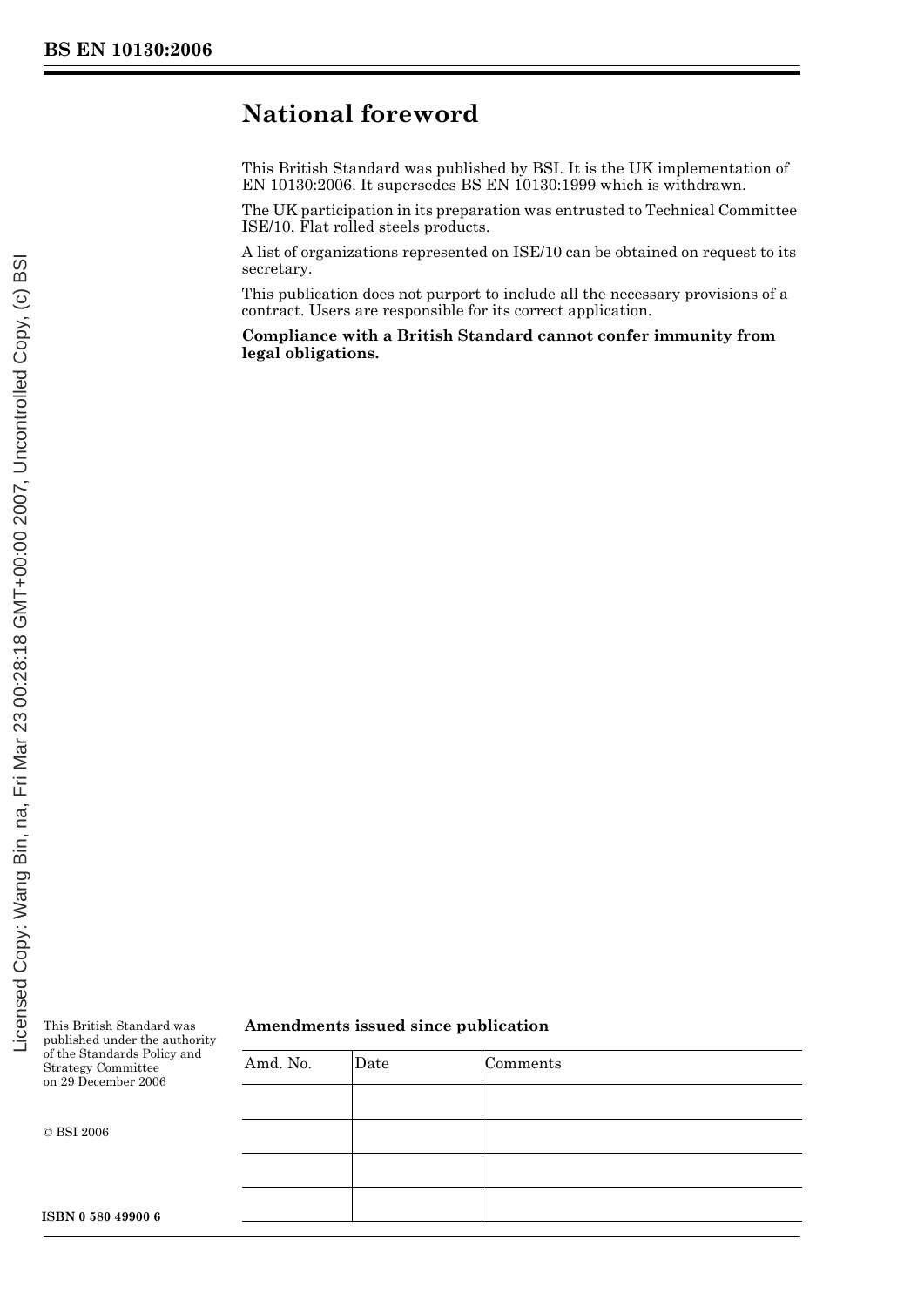# Licensed Copy: Wang Bin, na, Fri Mar 23 00:28:18 GMT+00:00 2007, Uncontrolled Copy, (c) BSI Licensed Copy: Wang Bin, na, Fri Mar 23 00:28:18 GMT+00:00 2007, Uncontrolled Copy, (c) BSI

# EUROPEAN STANDARD NORME EUROPÉENNE EUROPÄISCHE NORM

# **EN 10130**

December 2006

ICS 77.140.50 Supersedes EN 10130:1991 + A1:1998

English Version

### Cold rolled low carbon steel flat products for cold forming - Technical delivery conditions

Produits plats laminés à froid, en acier à bas carbone pour formage à froid - Conditions techniques de livraison

Kaltgewalzte Flacherzeugnisse aus weichen Stählen zum Kaltumformen - Technische Lieferbedingungen

This European Standard was approved by CEN on 28 October 2006.

CEN members are bound to comply with the CEN/CENELEC Internal Regulations which stipulate the conditions for giving this European Standard the status of a national standard without any alteration. Up-to-date lists and bibliographical references concerning such national standards may be obtained on application to the Central Secretariat or to any CEN member.

This European Standard exists in three official versions (English, French, German). A version in any other language made by translation under the responsibility of a CEN member into its own language and notified to the Central Secretariat has the same status as the official versions.

CEN members are the national standards bodies of Austria, Belgium, Cyprus, Czech Republic, Denmark, Estonia, Finland, France, Germany, Greece, Hungary, Iceland, Ireland, Italy, Latvia, Lithuania, Luxembourg, Malta, Netherlands, Norway, Poland, Portugal, Romania, Slovakia, Slovenia, Spain, Sweden, Switzerland and United Kingdom.



EUROPEAN COMMITTEE FOR STANDARDIZATION COMITÉ EUROPÉEN DE NORMALISATION EUROPÄISCHES KOMITEE FÜR NORMUNG

**Management Centre: rue de Stassart, 36 B-1050 Brussels**

© 2006 CEN All rights of exploitation in any form and by any means reserved worldwide for CEN national Members.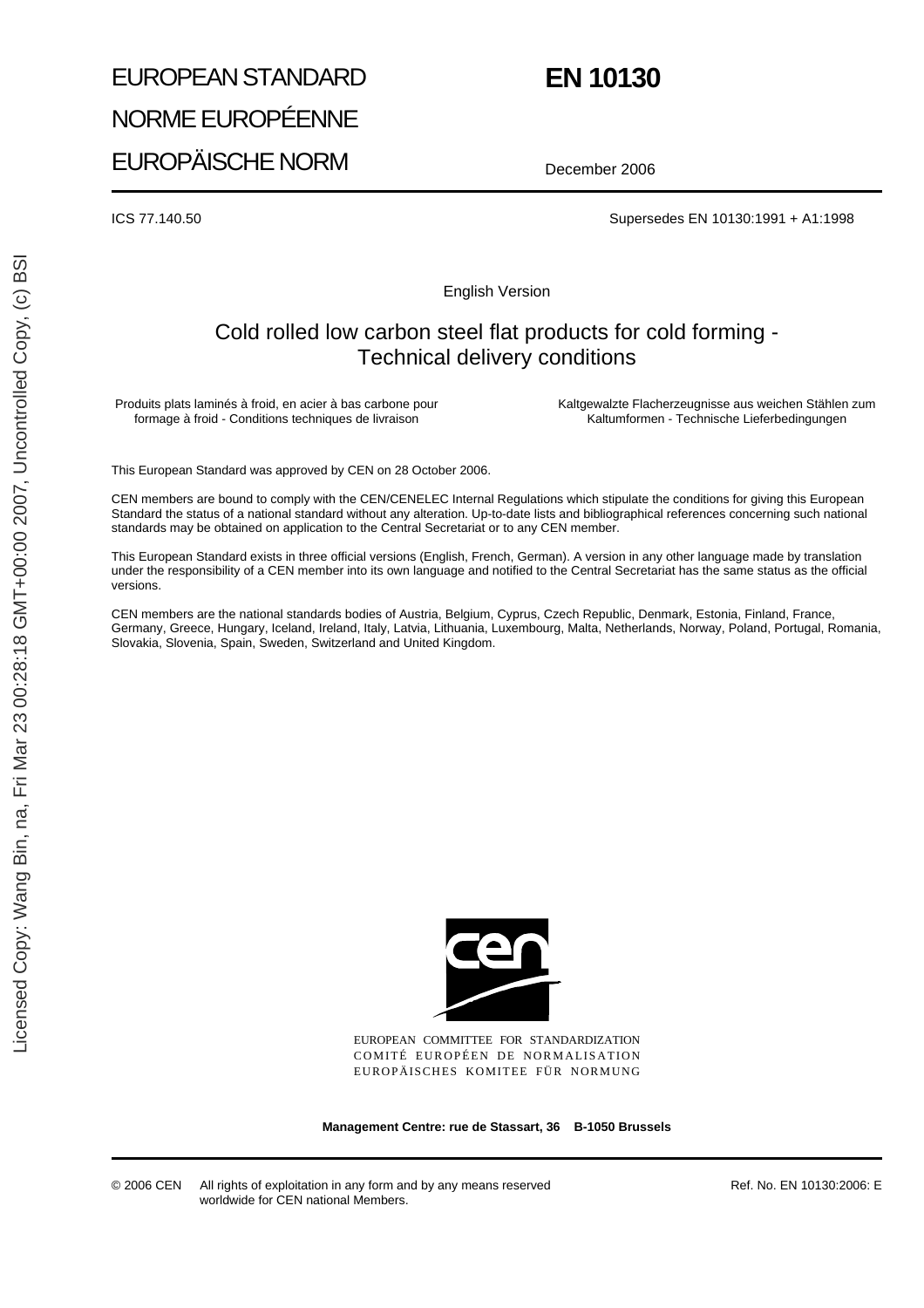### EN 10130:2006 (E)

# **Contents**

| $\mathbf{2}$                                                                                                    |                                                                                |  |  |  |  |  |  |
|-----------------------------------------------------------------------------------------------------------------|--------------------------------------------------------------------------------|--|--|--|--|--|--|
| 3                                                                                                               |                                                                                |  |  |  |  |  |  |
| 4                                                                                                               |                                                                                |  |  |  |  |  |  |
| 5<br>5.1<br>5.2<br>5.3<br>5.4<br>5.5<br>5.6<br>5.6.1<br>5.6.2<br>5.6.3<br>5.7<br>5.7.1<br>5.7.2<br>5.7.3<br>5.8 |                                                                                |  |  |  |  |  |  |
| 5.9<br>5.10                                                                                                     |                                                                                |  |  |  |  |  |  |
| 6<br>6.1<br>6.2<br>6.3<br>6.4<br>6.5<br>6.6<br>6.7                                                              |                                                                                |  |  |  |  |  |  |
| 7                                                                                                               |                                                                                |  |  |  |  |  |  |
| 8                                                                                                               |                                                                                |  |  |  |  |  |  |
| 9                                                                                                               |                                                                                |  |  |  |  |  |  |
| 10                                                                                                              | Information to be provided by the purchaser at the time of enquiry and order10 |  |  |  |  |  |  |
|                                                                                                                 |                                                                                |  |  |  |  |  |  |

Page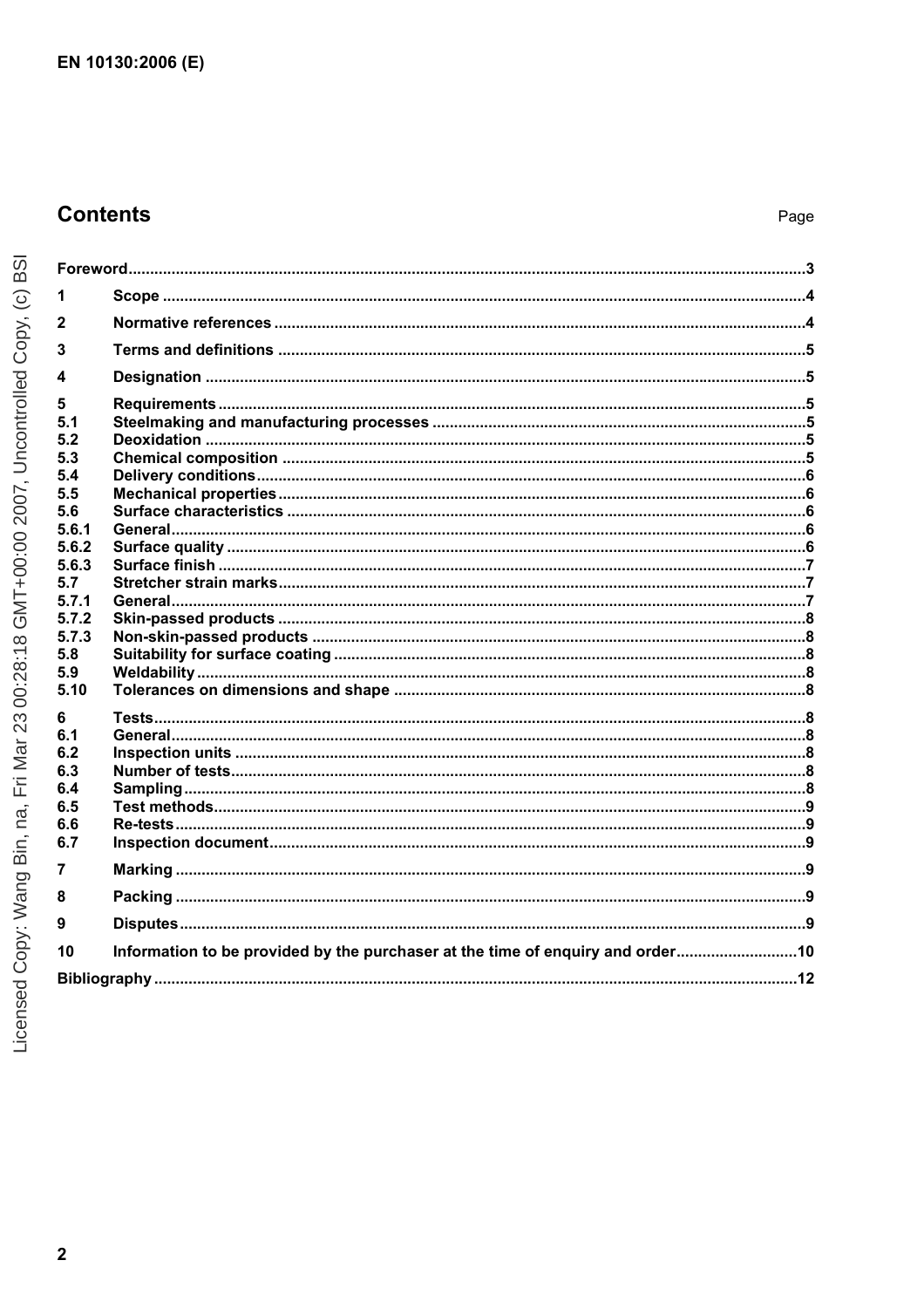### **Foreword**

This document (EN 10130:2006) has been prepared by Technical Committee ECISS/TC 13 "Flat products for cold working - Qualities, dimensions, tolerances and specific tests", the secretariat of which is held by IBN/BIN.

This European Standard shall be given the status of a national standard, either by publication of an identical text or by endorsement, at the latest by June 2007, and conflicting national standards shall be withdrawn at the latest by June 2007.

This document supersedes EN 10130:1991 + A1:1998.

According to the CEN/CENELEC Internal Regulations, the national standards organizations of the following countries are bound to implement this European Standard: Austria, Belgium, Cyprus, Czech Republic, Denmark, Estonia, Finland, France, Germany, Greece, Hungary, Iceland, Ireland, Italy, Latvia, Lithuania, Luxembourg, Malta, Netherlands, Norway, Poland, Portugal, Romania, Slovakia, Slovenia, Spain, Sweden, Switzerland and United Kingdom.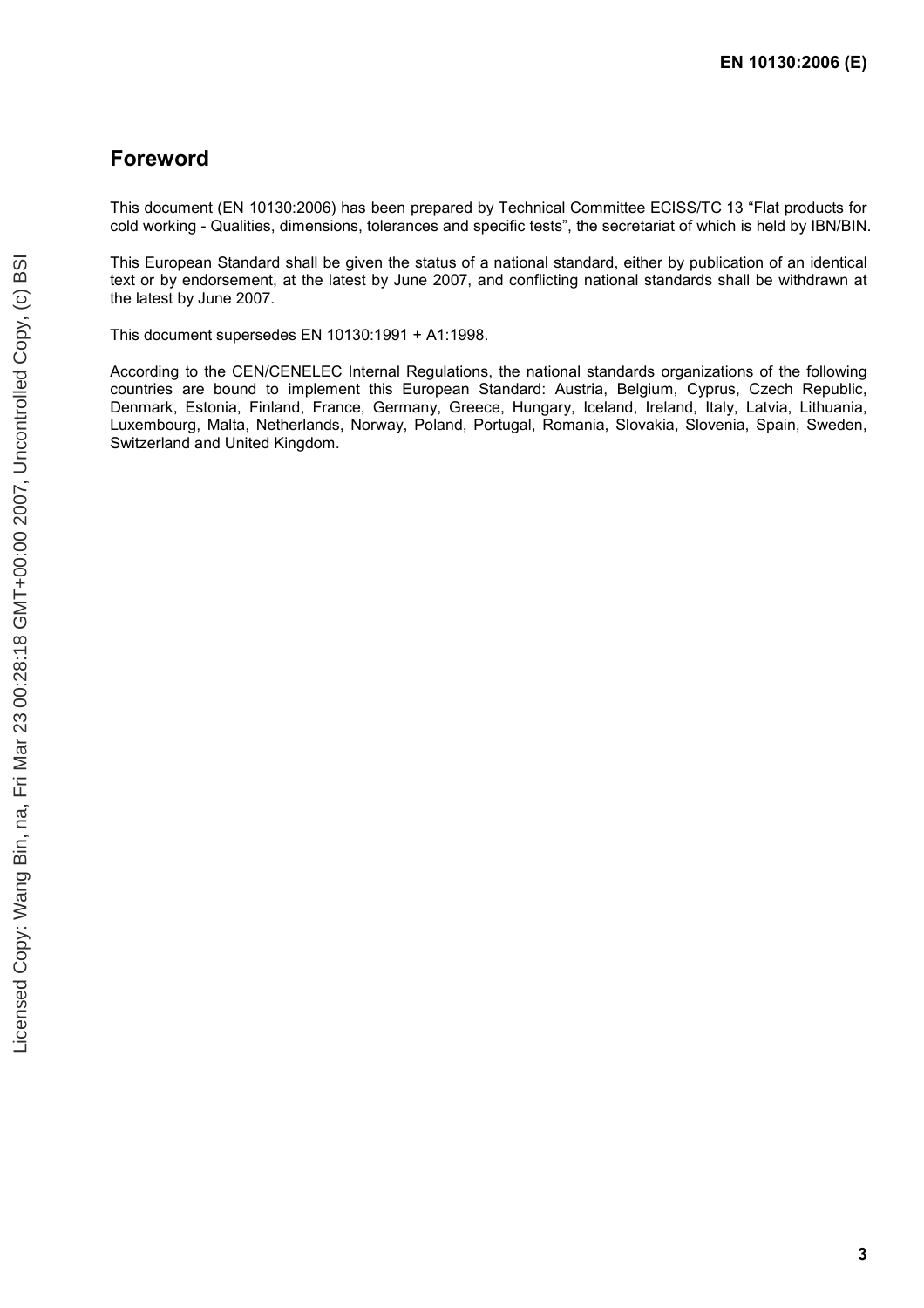### **1 Scope**

This European Standard applies to cold rolled uncoated low carbon steel flat products in rolled widths equal to or over 600 mm for cold forming, with a minimum thickness of 0,35 mm and, unless otherwise agreed at the time of inquiry and order, equal to or less than 3 mm, delivered in sheet, coil, slit coil, or cut lengths obtained from slit coil or sheet.

It does not apply to cold rolled narrow strip (rolling width < 600 mm) nor to flat cold rolled products for which there is a specific standard, in particular the following:

- cold rolled non-grain oriented magnetic steel sheet and strip (EN 10106);
- semi-processed steel strip for the construction of magnetic circuits (EN 10126 and EN 10165);
- blackplate in coils (EN 10205);
- cold rolled flat products in high yield strength steels for cold forming (EN 10268);
- cold rolled uncoated non-alloy mild steel narrow strip for cold forming (EN 10139);
- cold rolled low carbon steel flat products for vitreous enamelling (EN 10209).

### **2 Normative references**

ble for the application of this document. For dated<br>ted references the latest edition of the referenced The following referenced documents are indispensable for the application of this document. For dated references, only the edition cited applies. For undated references the latest edition of the referenced document (including any amendments) applies.

EN 10002-1, *Metallic materials – Tensile testing – Part 1: Method of test at ambient temperature*

EN 10020, *Definition and classification of grades of steel*

EN 10021, *General technical delivery requirements for steel and iron products*

EN 10027-1, *Designation systems for steels – Part 1: Steel names*

EN 10027-2, *Designation systems for steels – Part 2: Numerical system* 

EN 10049, *Measurement of roughness average Ra and peak count RPc on metallic flat products*

EN 10079:1992, *Definition of steel products*

EN 10131, *Cold rolled uncoated and zinc or zinc-nickel electrolytically coated low carbon and high yield strength steel flat products for cold forming – Tolerances on dimensions and shape*

EN 10204, *Metallic products – Types of inspection documents*

EN ISO 377, *Steel and steel products – Location and preparation of samples and test pieces for mechanical testing (ISO 377:1997)* 

EN ISO 14284, *Steel and iron – Sampling and preparation of samples for the determination of chemical composition (ISO 14284:1996)*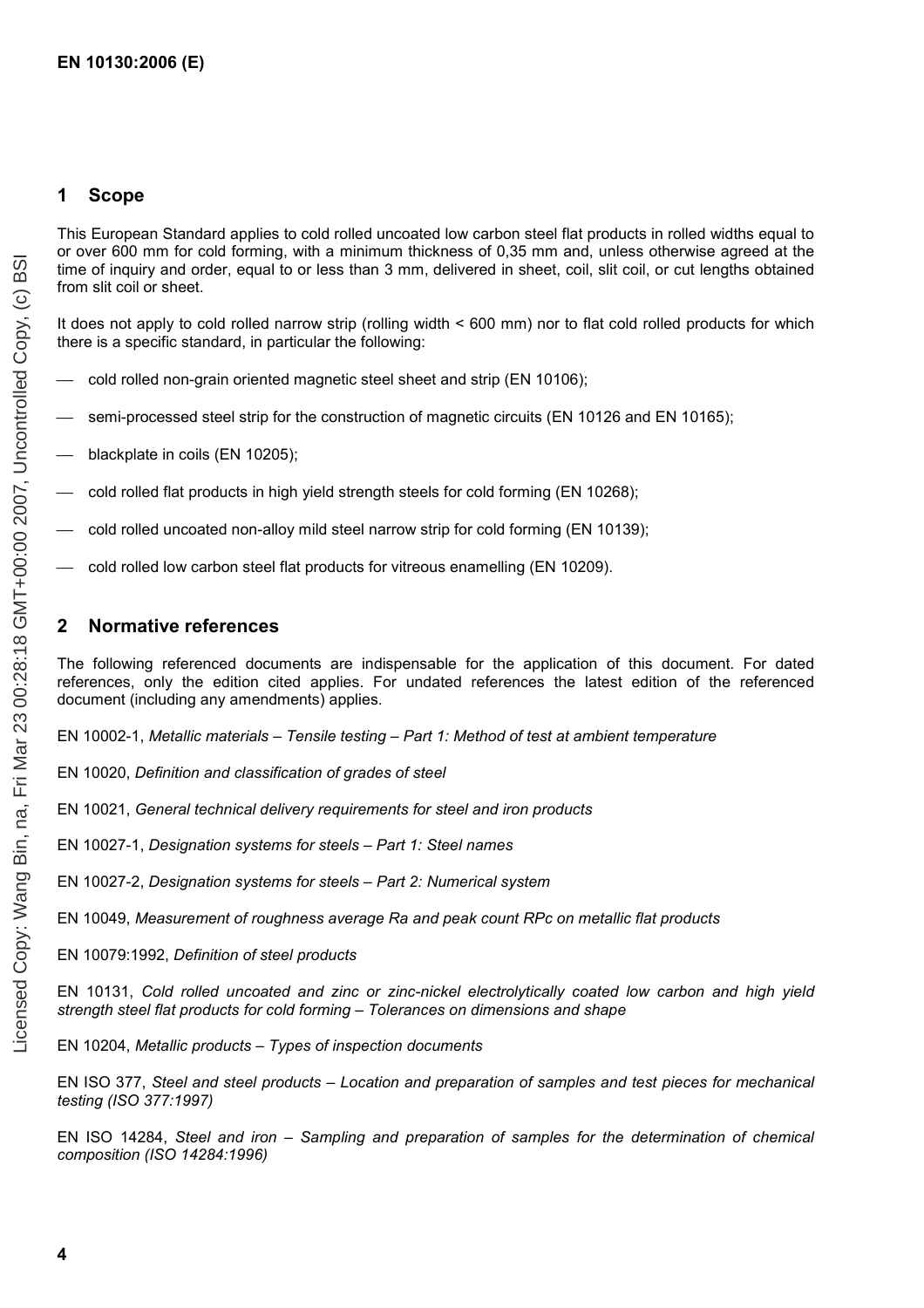ISO 10113, *Metallic materials – Sheet and strip – Determination of plastic strain ratio*

ISO 10275, *Metallic materials – Sheet and strip – Determination of tensile strain hardening exponent*

### **3 Terms and definitions**

For the purposes of this European Standard, the terms and definitions of the cold rolled flat products listed in clause 1 are those given in EN 10079:1992.

### **4 Designation**

The steel names are in compliance with EN 10027-1; the steel numbers, with EN 10027-2.

The designation consists of the word "sheet", "coil", "slit coil" or "cut length", followed in order by:

- reference of this European Standard (EN 10130);
- steel name or the steel number (see Table 2);
- symbol concerning the surface quality (A for surface quality A or B for surface quality B);
- if applicable, the symbol relating to the surface finish (see Table 1).
- EXAMPLE 1 Designation of sheet made of steel grade DC01 (1.0330), surface quality A, surface finish normal (m):

Sheet EN 10130–DC01–A–m or Sheet EN 10130–1.0330–A–m

EXAMPLE 2 Designation of coil made of steel grade DC06 (1.0873), surface quality B, surface finish semi-bright (g): Coil EN 10130–DC06–B–g

> or Coil EN 10130–1.0873–B–g

### **5 Requirements**

### **5.1 Steelmaking and manufacturing processes**

Unless otherwise agreed at the time of enquiry and order the steelmaking and manufacturing processes are left to the discretion of the manufacturer.

The purchaser shall be informed of these processes if he or she specifies.

### **5.2 Deoxidation**

For grade DC01, the method of deoxidation shall be at the manufacturer's discretion. Grades DC03, DC04, DC05, DC06 and DC07 shall be aluminium fully killed.

### **5.3 Chemical composition**

The chemical composition based on ladle analysis shall be as given in Table 2.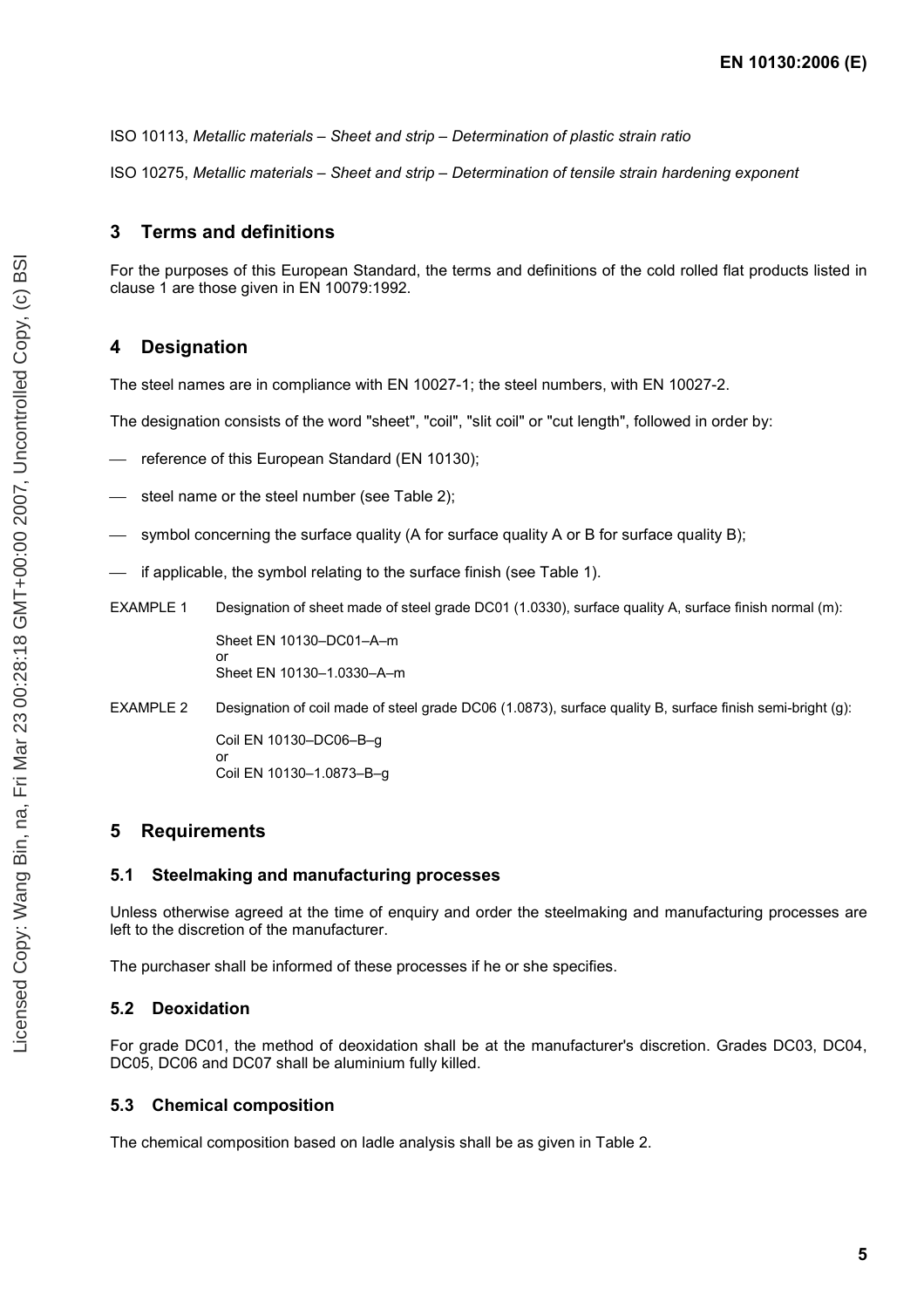### **5.4 Delivery conditions**

**5.4.1** The products are normally supplied in the skin-passed condition, however if by agreement at the time of the enquiry and order, non-skin-passed products may be supplied.

**5.4.2** The products are normally delivered oiled. In this case, both sides are corrosion protected by a layer of neutral non-drying oil, free of foreign bodies and uniformly spread in such a way that for 6 months starting from the availability at the manufacturer's works, the product will not show either corrosion or oil drying with respect to conditions of packing, transportation, handling and storage. The modification of the guarantee duration may be the subject of a special agreement.

The layer of oils shall be capable of being removed by alkaline solutions or normal solvents.

The choice of protective oils and oil quantities may be the subject of a special agreement.

If the purchaser does not require the surfaces to be oiled, this shall be clearly indicated at the time of enquiry and order.

If the conditions of transportation or storage are such that special protection against corrosion is required, the purchaser shall inform the manufacturer at the time of enquiry and order.

NOTE If the order is for non-oiled products, the manufacturer is not responsible for the risk of corrosion. The purchaser is also advised that there is a greater risk of the appearance of light scratches during handling, transportation, and application.

### **5.5 Mechanical properties**

to skin-passed products (see 5.7.2). The mechanical<br>om the date on which the products are made available.<br>for DC01 and is guaranteed for 6 months for DC03 to The mechanical properties given in Table 2 apply only to skin-passed products (see 5.7.2). The mechanical properties are valid for the period specified in Table 2 from the date on which the products are made available.

The validity of mechanical properties is not guaranteed for DC01 and is guaranteed for 6 months for DC03 to DC07, starting from the availability date at the manufacturer's works.

For non-skin-passed products (see 5.7.3) the mechanical properties shall be agreed at the time of enquiry and order.

The purchaser shall be notified of the date of availability with reasonable prior notice compatible with the validity of the mechanical properties. Prolonged storage of products of grade DC01 could result in some change in the mechanical properties leading to a reduction in formability.

### **5.6 Surface characteristics**

### **5.6.1 General**

The surface characteristics consist of the surface quality and the surface finish.

The surface quality and finish shall be specified by the purchaser at the time of enquiry and order.

For non-skin-passed products, surface quality B is not applicable and no requirement for a particular surface finish can be made.

### **5.6.2 Surface quality**

The products are supplied with either of the surface qualities A or B.

Surface quality A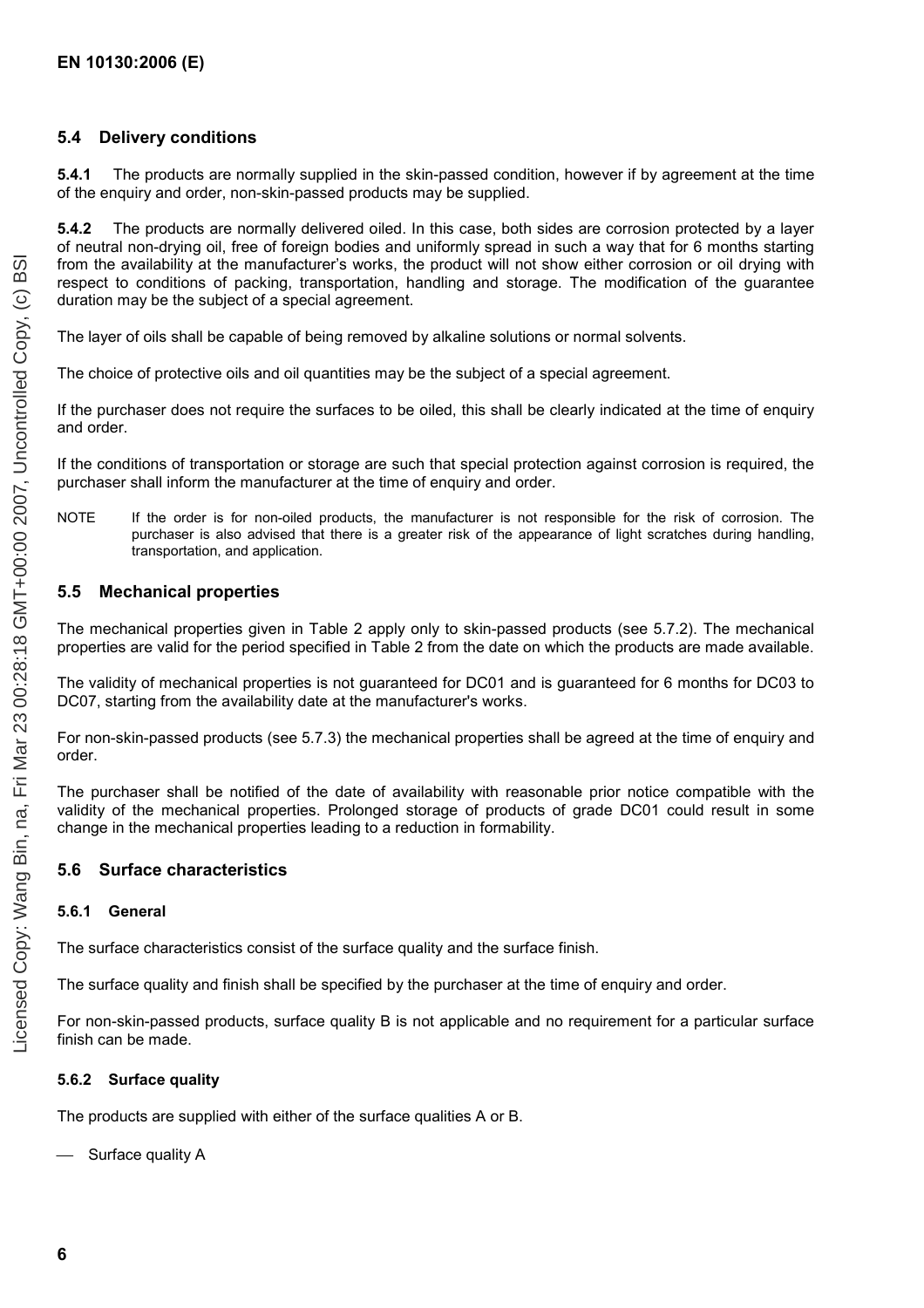Defects such as pores, slight indentations, small marks, minor scratches and slight colouring that do not effect formability or the application of surface coatings are permitted.

Surface quality B

 The better surface shall be free from defects which might affect the uniform appearance of a quality paint or an electrolytic coating (see 5.8). The other surface shall conform at least to surface quality A.

NOTE On the first wraps of the bore of a coil one must expect a mark coming from the first wrap's displacement in height.

In the case of delivery of coil and slit coil, the percentage of defects may be greater than in the case of delivery in sheet or cut lengths. This shall be taken into account by the purchaser and the percentage of admissible surface defects shall be agreed at the time of enquiry and order.

Unless otherwise agreed, a single surface of the product shall comply with the specified requirements. The other surface shall be such that during subsequent treatment it does not have a deleterious effect on the better surface.

### **5.6.3 Surface finish**

The surface finish may be bright, semi-bright, normal or rough. In the absence of a requirement on the order, products shall be supplied with the normal finish.

The limiting figures for average surface roughness for the four types of finish are given in Table 1. The measurement shall be made in accordance with EN 10049.

By agreement at the time of enquiry and order, other ranges for surface roughness may be specified for specific and uses. specific and uses.

| Surface finish                                  | Symbol | Roughness (cut off: 0,8 mm)                                                                      |  |  |  |  |  |  |
|-------------------------------------------------|--------|--------------------------------------------------------------------------------------------------|--|--|--|--|--|--|
| <b>Bright</b><br>Semi-bright<br>Normal<br>Rough | g<br>m | $R_a \leq 0.4$ µm<br>$R_a \leq 0.9$ µm<br>0,6 $\mu$ m < $R_a \le 1.9 \mu$ m<br>$R_a > 1.6 \mu m$ |  |  |  |  |  |  |

**Table 1 — Surface finish and roughness values** 

NOTE: For measurements in sheet for automotive applications the cut off value 2,5 mm is also possible (see EN 10049), roughness ranges have than to be specified at the moment of enquiry and order.

### **5.7 Stretcher strain marks**

### **5.7.1 General**

All products are generally subjected to a light skin-pass after annealing at the manufacturer's works, to avoid the formation of stretcher strain marks during subsequent forming.

The tendency to form such marks may reappear a certain time after the skin-pass. It is therefore in the purchaser's interest to form the products as soon as possible.

Products of grade DC06 and DC07 do not exhibit stretcher strain marks, whether delivered skin-passed or non-skin-passed.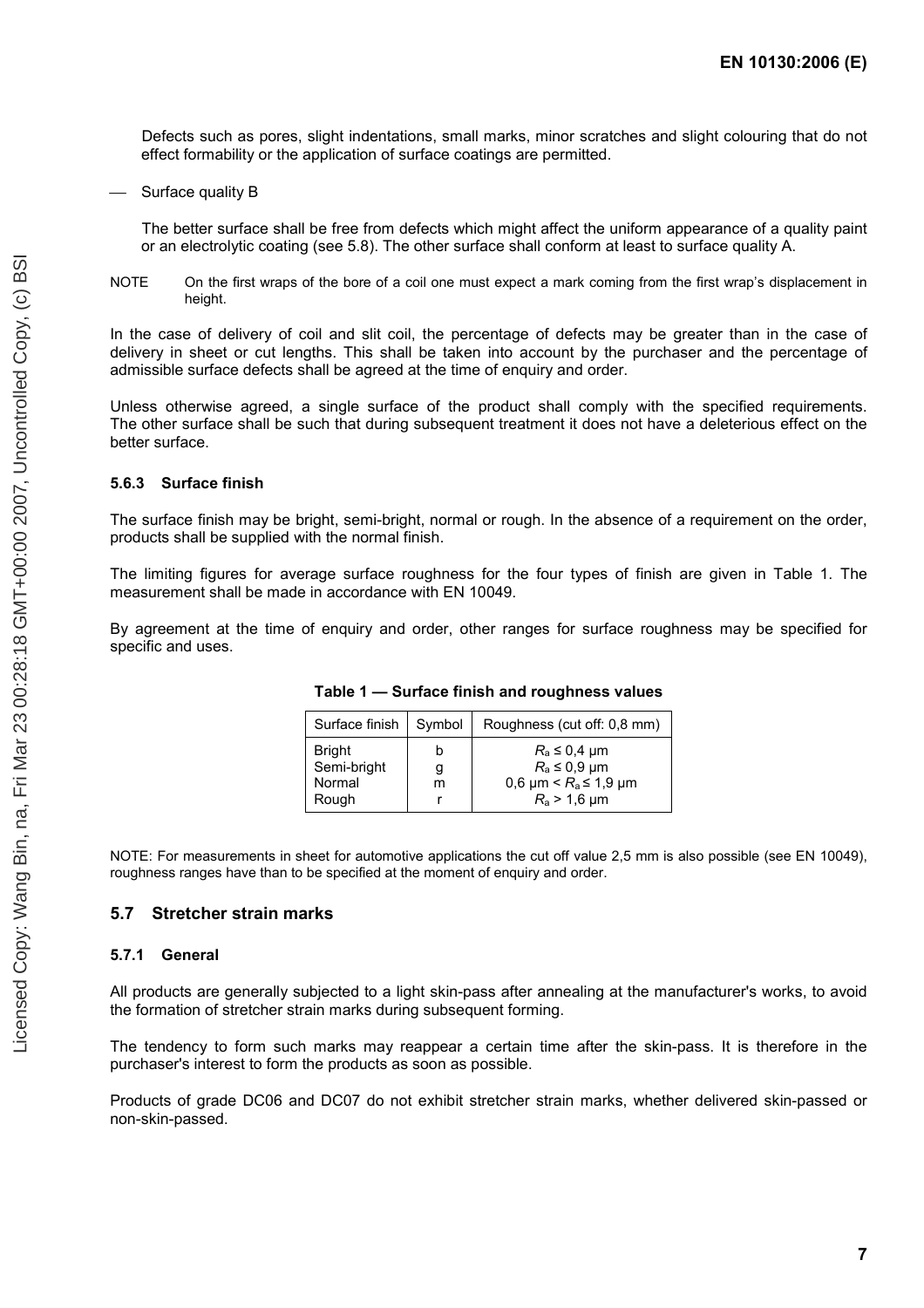### **5.7.2 Skin-passed products**

The manufacturer shall ensure the absence of stretcher strain marks:

- for 6 months after products of grades DC03, DC04 and DC05 are made available by the manufacturer for surface qualities A and B;
- for 3 months after products of grade DC01 are made available by the manufacturer for surface quality B.

### **5.7.3 Non-skin-passed products**

Stretcher strain marks are permitted in the condition of delivery and on drawn items.

### **5.8 Suitability for surface coating**

Products may be intended for metallic coating by the hot dipping or electrode position and/or organic or other coatings. When such a coating is required, it shall be specified at the time of enquiry and order.

### **5.9 Weldability**

Products are suitable for standard welding processes; however, the welding process should be specified at the time of enquiry and order, essentially in the case of gas welding.

### **5.10 Tolerances on dimensions and shape**

 $\sim$  0131. Tolerances for dimensions and shape are given in EN 10131.

### **6 Tests**

### **6.1 General**

The purchaser shall specify at the time of enquiry and order his or her requirements for:

- type of inspection and testing, specific or non specific, see EN 10021;
- type of inspection document, see EN 10204.

Specific inspection and testing shall be carried out in accordance with 6.2 to 6.6.

Specific inspection and testing may not be specified either for the product analysis or for the surface finish.

### **6.2 Inspection units**

The inspection unit is 30 t or a fraction of 30 t for products of the same grade and nominal thickness. When a coil exceeds 30 t it constitutes a single inspection unit, as do its products.

### **6.3 Number of tests**

A tensile test shall be carried out for each inspection unit, and where appropriate, determination of the plastic strain ratio *r* and the tensile strain hardening exponent *n* (see Table 2)*.* 

### **6.4 Sampling**

The requirements of EN ISO 377 and EN 10021 are supplemented by the following specific requirements: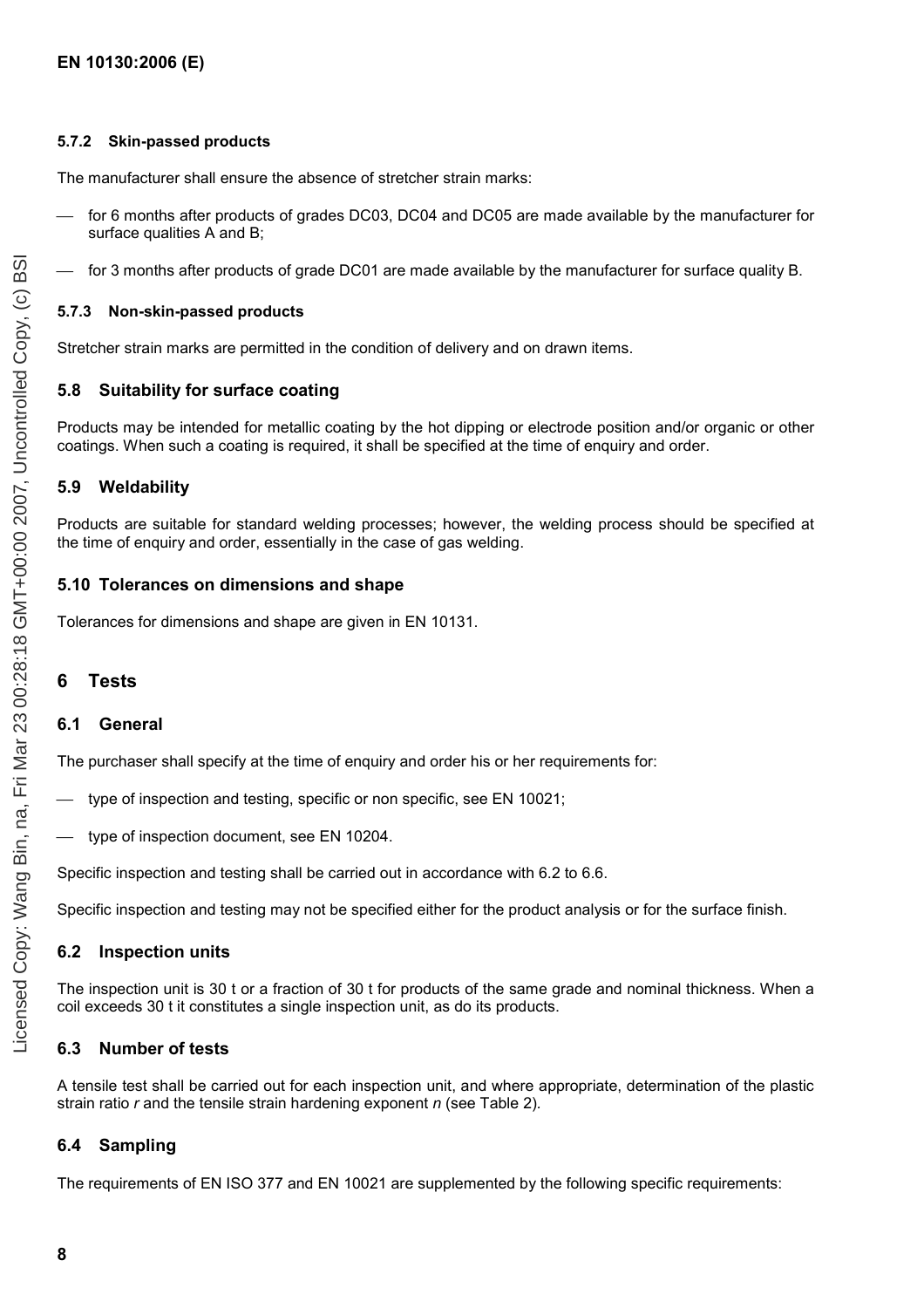- sheet and cut lengths: the selection of products to be tested and the position of the samples in the products is left to the discretion of the inspection representative;
- wide strip and slit wide strip: the sample should be taken from the outer end.

If the width of the product permits, the test pieces for the tensile test shall be taken perpendicular to the direction of rolling.

### **6.5 Test methods**

**6.5.1** The products shall be tested in the condition of delivery. The tests shall be carried out at ambient temperature.

**6.5.2** The tensile test shall be carried out as described in EN 10002-1 using type 2 test pieces (initial gauge length  $L_0$  = 80 mm, width  $b$  = 20 mm).

**6.5.3** Surface roughness shall be determined in accordance with EN 10049.

**6.5.4** Determination of the plastic strain ratio *r* and the tensile strain hardening exponent *n* shall be carried out in accordance with ISO 10113 and ISO 10275.

**6.5.5** To determine the chemical composition EN ISO 14284 and the corresponding European Standards shall apply.

### **6.6 Re-tests**

The requirements of EN 10021 shall apply.

In the event of disputed test results for coils, samples for retests shall be taken at intervals of at least one lap, but also at a maximum distance of 20 m from the appropriate end.

### **6.7 Inspection document**

By agreement at the time of enquiry and order, an inspection document chosen from those given in EN 10204 shall be supplied.

### **7 Marking**

Unless otherwise agreed at the time of enquiry and order, marking shall be carried out on the inspected surface by an easily removed non-corrosive ink.

### **8 Packing**

The packing requirements shall be agreed at the time of enquiry and order.

### **9 Disputes**

With regard to any claims and any action arising there from, EN 10021 shall apply.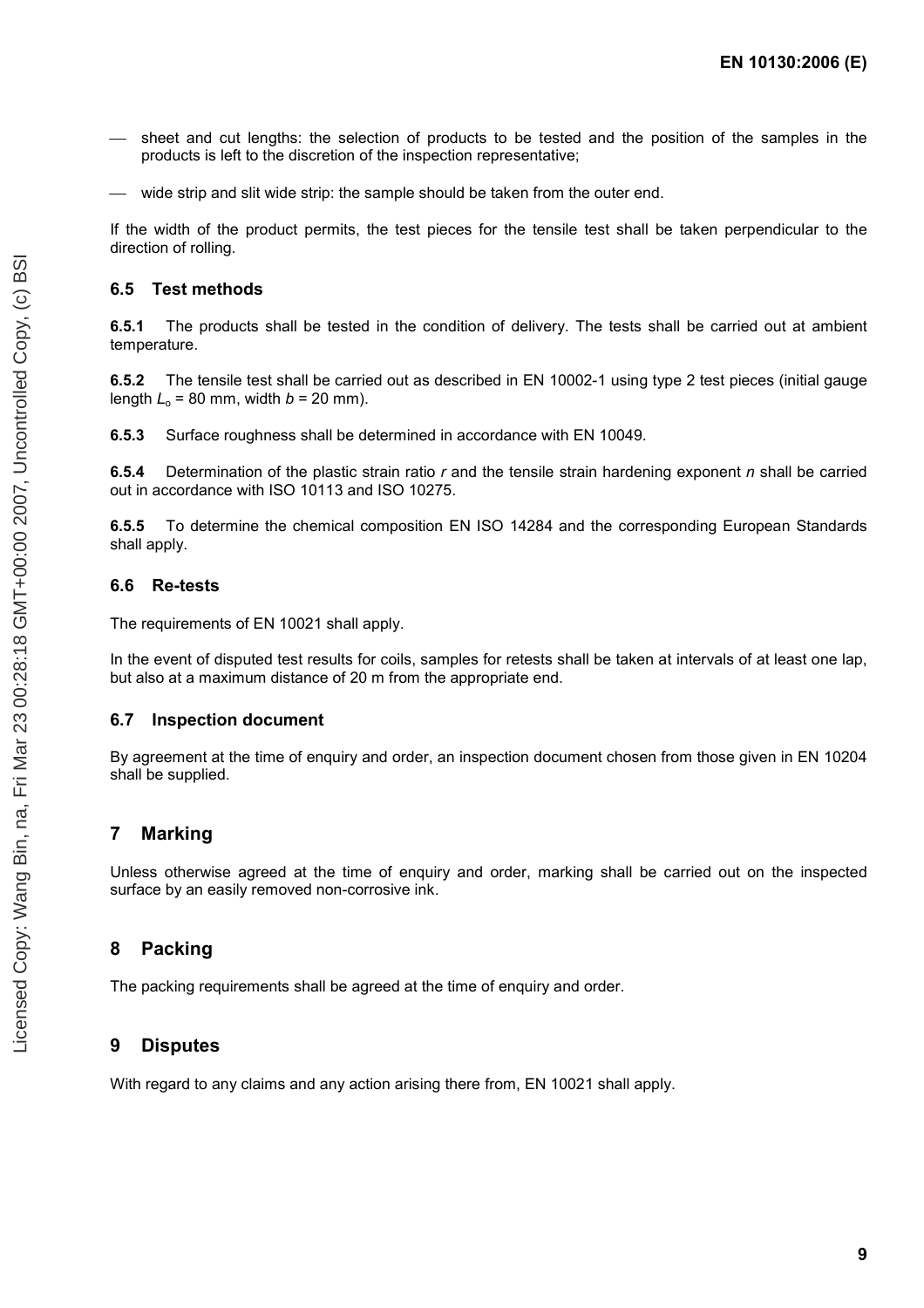### **10 Information to be provided by the purchaser at the time of enquiry and order**

The following information shall be provided by the purchaser at the time of enquiry and order to allow the manufacturer to supply products conforming to this European Standard::

- a) full designation as given in clause 4;
- b) nominal dimensions and tolerances according to the dimensional standard (see EN 10131) and the ordered quantities;
- c) if the product has to be delivered with mill edges or trimmed edges;
- d) if products are to be supplied non-skin-passed;
- e) limits on the mass and size of the coils and the individual bundles;
- f) intended application of products, including the surface coating;
- g) if the products are to be welded, an indication of the method to be used;
- h) if the products are to be supplied as suitable for making a specific part;
- i) if inspection documents are required, and their type;
- j) if an external inspection is to be carried out at the manufacturer's works;
- k) if oiling is not required;
- l) if other protective coatings are required;
- m) detailed description of all other special requirements;
- n) any special requirements for packing and marking (e. g. bar coding, see EN 606);
- o) position of the surface of better surface quality.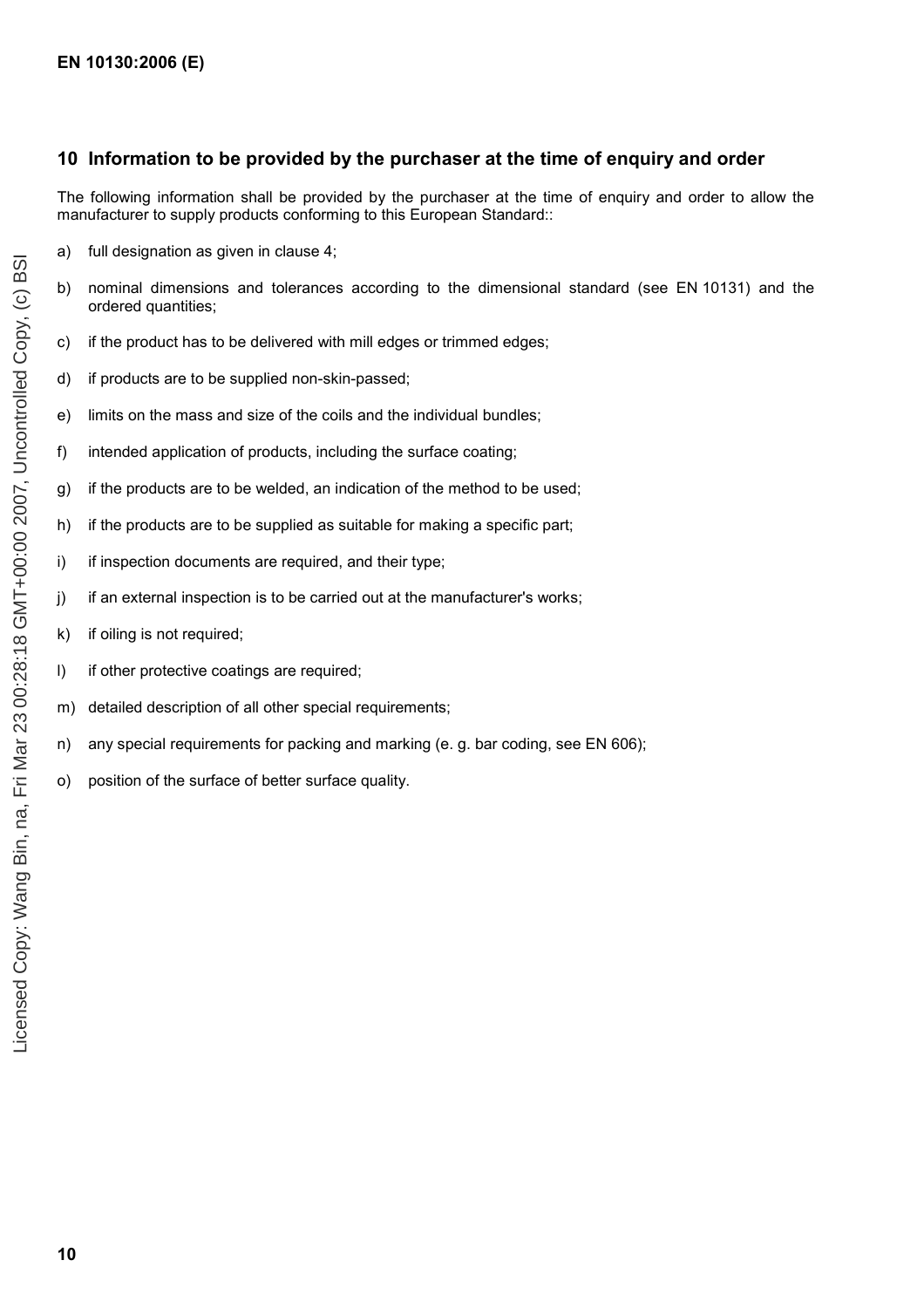| Steel<br>name                                | Steel<br>number | Classification<br>according to          | Surface<br>quality | Absence of<br>stretcher | $R_{\rm e}$<br>a        | $R_m$   | $A_{80}$<br>b         | $r_{90}$<br>c d | $n_{90}$<br>c  | Ladle analysis<br>chemical composition |                            |                            |                             |                          |  |
|----------------------------------------------|-----------------|-----------------------------------------|--------------------|-------------------------|-------------------------|---------|-----------------------|-----------------|----------------|----------------------------------------|----------------------------|----------------------------|-----------------------------|--------------------------|--|
|                                              |                 | EN 10020                                |                    | strain marks            | MPa                     | MPa     | min.<br>$\frac{0}{0}$ | min.            | min.           | C<br>max.<br>$\%$                      | P<br>max.<br>$\frac{0}{0}$ | S<br>max.<br>$\frac{0}{0}$ | Mn<br>max.<br>$\frac{0}{0}$ | Ti<br>max.<br>$\%$       |  |
|                                              | 1.0330          | Non-alloy<br>quality steel <sup>t</sup> | A                  |                         | $-$ /280 <sup>g i</sup> | 270/410 | 28                    |                 | $\overline{a}$ | 0,12                                   | 0,045                      | 0,045                      | 0,60                        | $\overline{\phantom{a}}$ |  |
| DCO1 <sup>e</sup>                            |                 |                                         | B                  | 3 months                |                         |         |                       |                 |                |                                        |                            |                            |                             |                          |  |
|                                              | 1.0347          | Non-alloy<br>quality steel <sup>T</sup> | A                  | 6 months                | $-1240^{9}$             | 270/370 | 34                    | 1,3             |                | 0, 10                                  | 0,035                      | 0,035                      |                             |                          |  |
| DC03                                         |                 |                                         | B                  | 6 months                |                         |         |                       |                 |                |                                        |                            |                            | 0,45                        |                          |  |
|                                              | 1.0338          | Non-alloy<br>quality steel <sup>t</sup> | A                  | 6 months                | $-1210^9$               | 270/350 | 38                    | 1,6             | 0,180          | 0,08                                   | 0,030                      | 0,030                      | 0,40                        |                          |  |
| DC04                                         |                 |                                         | B                  | 6 months                |                         |         |                       |                 |                |                                        |                            |                            |                             |                          |  |
|                                              | 1.0312          | Non-alloy<br>quality steel <sup>f</sup> | A                  | 6 months                | $-180^9$                | 270/330 | 40                    | 1,9             | 0,200          | 0,06                                   | 0,025                      | 0.025                      | 0.35                        |                          |  |
| <b>DC05</b>                                  |                 |                                         | B                  | 6 months                |                         |         |                       |                 |                |                                        |                            |                            |                             |                          |  |
|                                              | 1.0873          | Alloy quality<br>steel                  | A                  | No limit                | $-170^h$                | 270/330 | 41                    | 2,1             | 0,220          | 0,02                                   | 0,020                      | 0,020                      | 0,25                        |                          |  |
| DC <sub>06</sub>                             |                 |                                         | B                  | No limit                |                         |         |                       |                 |                |                                        |                            |                            |                             | $0,3^{j}$                |  |
|                                              | 1.0898          | Alloy quality<br>steel                  | A                  | No limit                | $-150^h$                | 250/310 | 44                    | 2,5             | 0,230          | 0,01                                   | 0,020                      | 0,020                      | 0,20                        |                          |  |
| DC07                                         |                 |                                         | B                  | No limit                |                         |         |                       |                 |                |                                        |                            |                            |                             | $0,2^{\mathsf{J}}$       |  |
| <b>NOTE</b><br>1 MPa = 1 N/mm <sup>2</sup> . |                 |                                         |                    |                         |                         |         |                       |                 |                |                                        |                            |                            |                             |                          |  |

### **Table 2 — Characteristics of the skin-passed products**

The values of yield strength are 0,2 % proof strength for products which do not present a definite yield point, and the lower yield strength *R*eL for the others. When the thickness is less than or equal to 0,7 mm and greater than 0,5 mm, the value for yield strength is increased by 20 MPa. For thicknesses less than or equal to 0,5 mm, the value is increased by 40 MPa.

b When the thickness is less than or equal to 0,7 mm and greater than 0,5 mm, the minimum value for elongation is reduced by 2 units. For a thickness less than or equal to 0,5 mm, the minimum value is reduced by 4 units.

<sup>c</sup> The values of  $r_{90}$  and  $n_{90}$  only apply to products with a thickness equal to or greater than 0,5 mm.

<sup>d</sup> When the thickness is over 2 mm, the value for  $r_{90}$  is reduced by 0,2.

e It is recommended that products in grade DC01 should be formed within 6 weeks from the time of their availability.

 Unless otherwise agreed at the time of enquiry and order, grades DC01, DC03, DC04 and DC05 may be supplied as alloy steels (for example with boron or titanium).

g For design purposes the lower limit of *R*e for grades DC01, DC03, DC04 and DC05 may be assumed to be 140 MPa.

For design purposes the lower limit of *R*e for grade DC06 may be assumed to be 120 MPa and 100 MPa for grade DC07.

The upper limit of Re of 280 MPa for grade DC01 is valid only for 8 days from the time of the availability of the product.

Titanium may be replaced by niobium. Carbon and nitrogen shall be completely bound.

f

i

j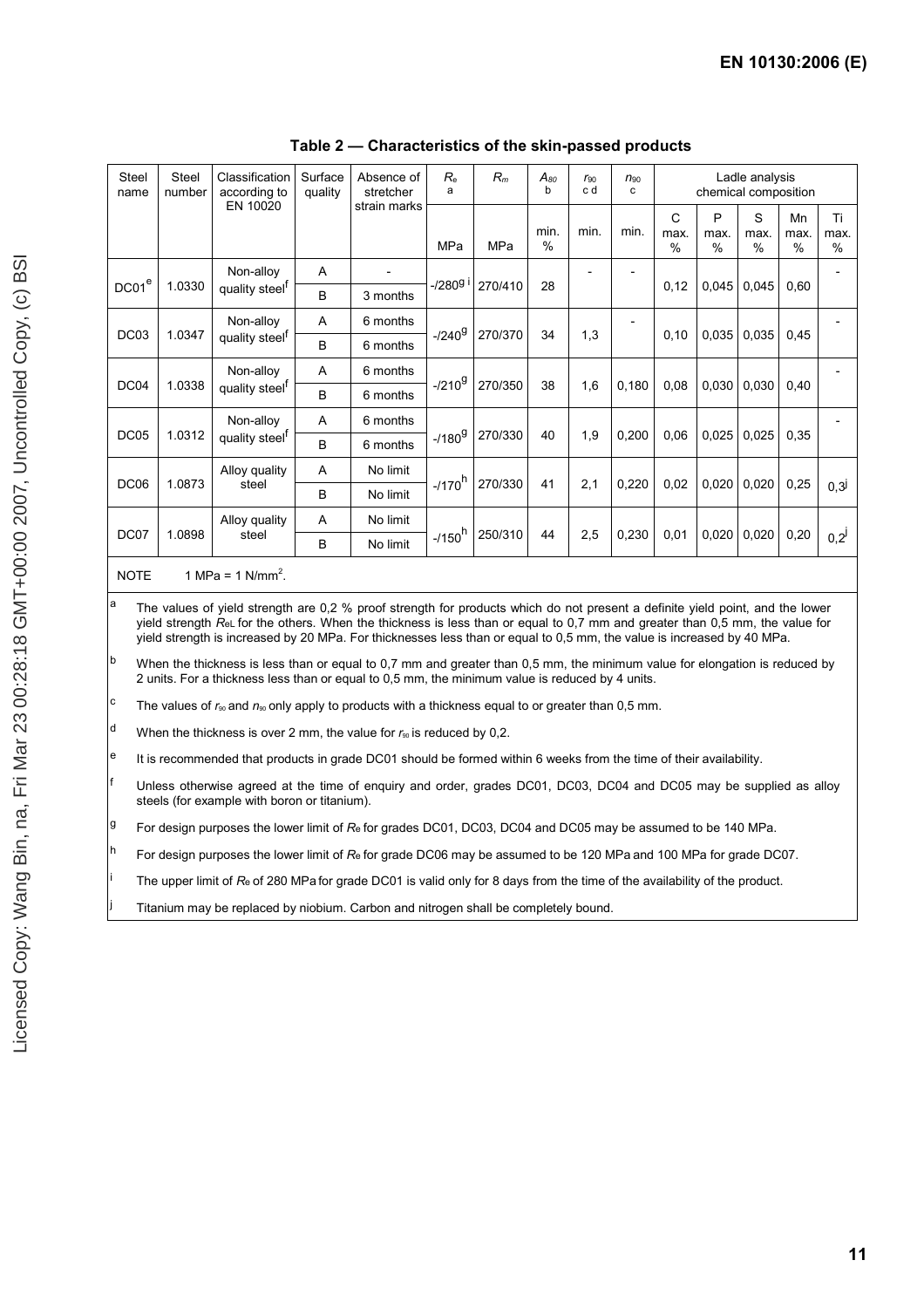# **Bibliography**

EN 606, *Bar coding – Transport and handling labels for steel products* 

EN 10049, *Measurement of roughness average Ra and peak count RPc on metallic flat products*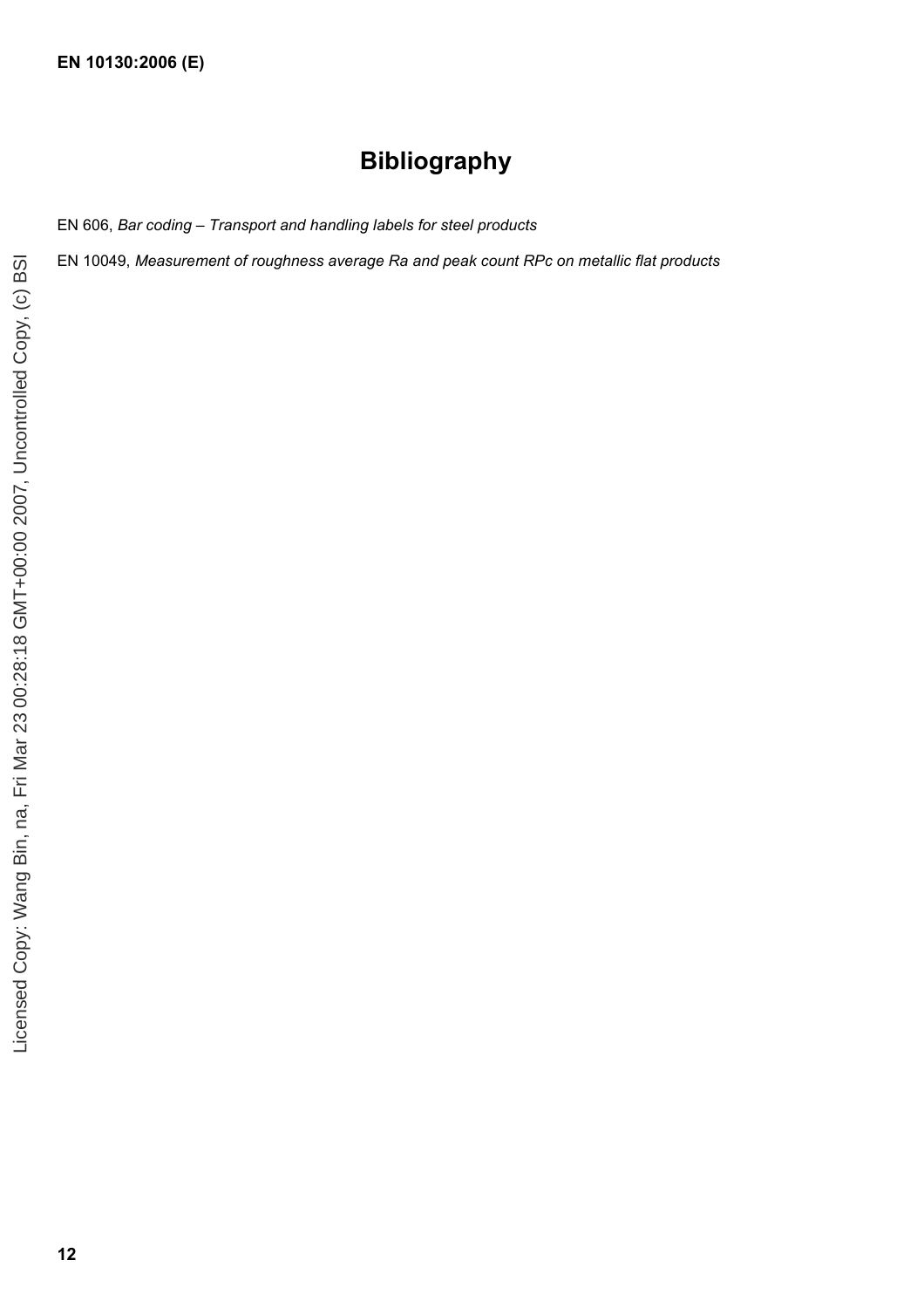Licensed Copy: Wang Bin, na, Fri Mar 23 00:28:18 GMT+00:00 2007, Uncontrolled Copy, (c) BSI Licensed Copy: Wang Bin, na, Fri Mar 23 00:28:18 GMT+00:00 2007, Uncontrolled Copy, (c) BSI